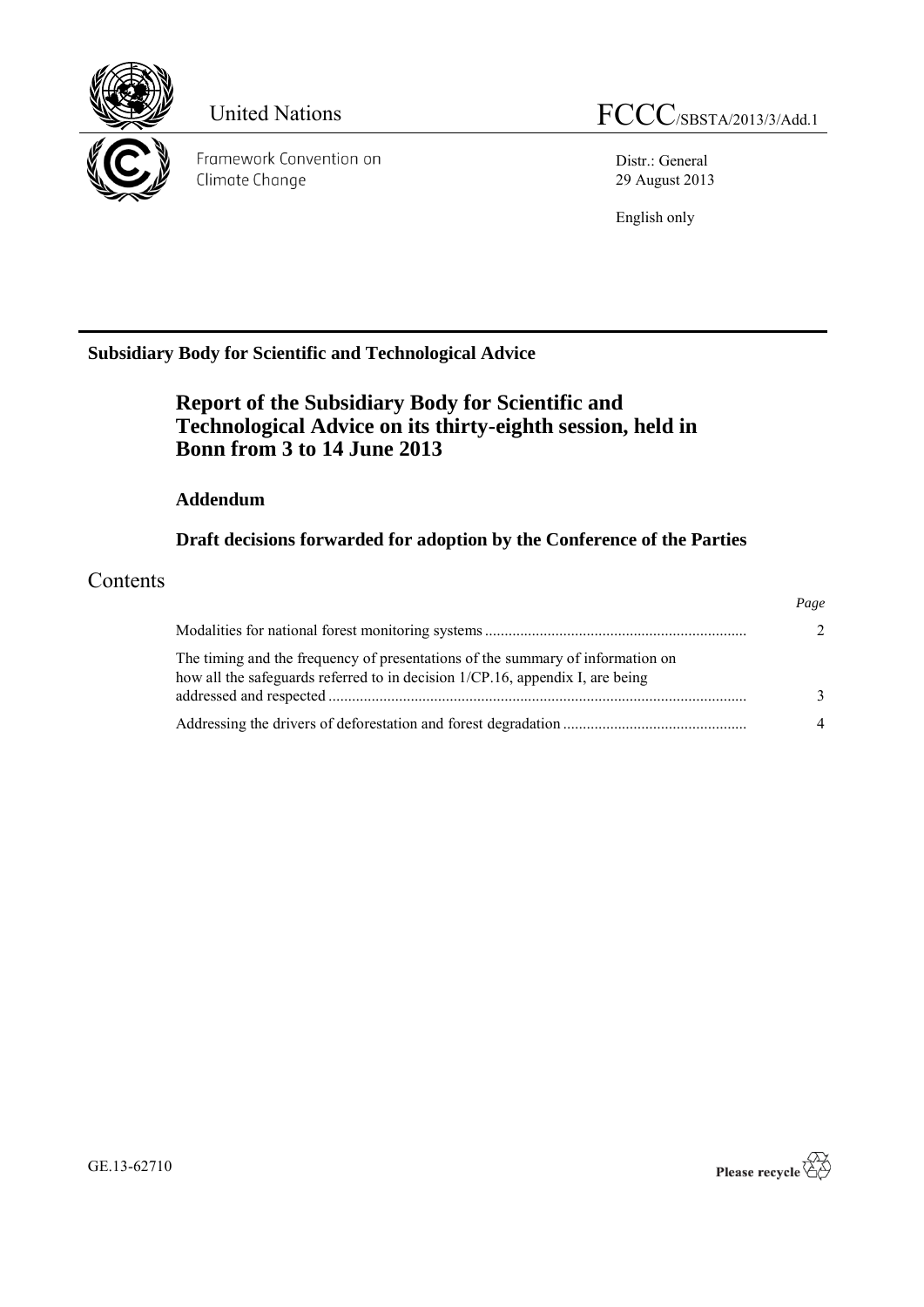#### **Modalities for national forest monitoring systems**

*The Conference of the Parties*,

*Recalling* decisions 2/CP.13, 4/CP.15, 1/CP.16, 2/CP.17 and 12/CP.17,

1. *Affirms* that, consistent with decision 1/CP.16, paragraph 71, the activities referred to in this decision are undertaken in the context of the provision of adequate and predictable support, including financial resources and technical and technological support to developing country Parties;

2. *Decides* that the development of Parties' national forest monitoring systems for the monitoring and reporting of the activities,<sup>1</sup> as referred to in decision 1/CP.16, paragraph 70, with, if appropriate, subnational monitoring and reporting as an interim measure, should take into account the guidance provided in decision 4/CP.15 and be guided by the most recent Intergovernmental Panel on Climate Change guidance and guidelines, as adopted or encouraged by the Conference of the Parties, as appropriate, as a basis for estimating anthropogenic forest-related greenhouse gas emissions by sources, and removals by sinks, forest carbon stocks, and forest carbon stock and forest-area changes;

3. *Also decides* that robust national forest monitoring systems should provide data and information that are transparent, consistent over time, and are suitable for measuring, reporting and verifying anthropogenic forest-related emissions by sources and removals by sinks, forest carbon stocks, and forest carbon stock and forest-area changes resulting from the implementation of the activities referred to in decision 1/CP.16, paragraph 70, taking into account paragraph 71(b) and (c) consistent with guidance on measuring, reporting and verifying nationally appropriate mitigation actions by developing country Parties agreed by the Conference of the Parties, taking into account methodological guidance in accordance with decision  $4/CP.15$ ;

4. *Further decides* that national forest monitoring systems, with, if appropriate, subnational monitoring and reporting as an interim measure as referred to in decision 1/CP.16, paragraph 71 (c), and decision 4/CP.15, paragraph 1(d), should:

(a) Build upon existing systems, as appropriate;

(b) Enable the assessment of different types of forest in the country, including natural forest, as defined by the Party;

(c) Be flexible and allow for improvement;

(d) Reflect, as appropriate, the phased-approach as referred to in decision 1/CP.16, paragraphs 73 and 74;

5. *Acknowledges* that Parties' national forest monitoring systems may provide, as appropriate, relevant information for national systems for the provision of information on how safeguards in decision  $1/CP.16$ , appendix I, are addressed and respected.

As per decision 1/CP.16, paragraph 70, Parties undertake activities as deemed appropriate by each Party with their respective capabilities and national circumstances, noting that significant pools and/or activities should not be excluded.

-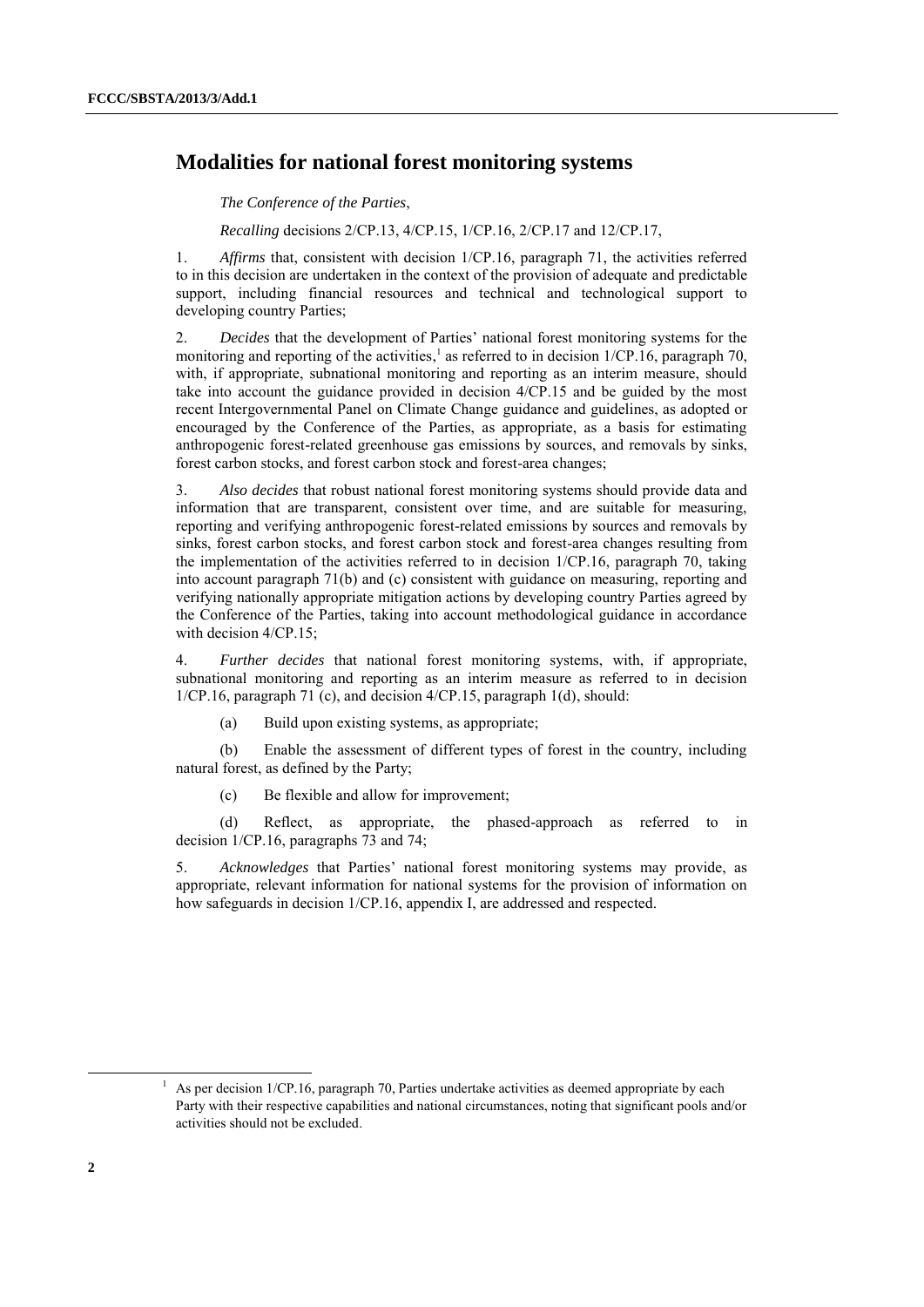### **The timing and the frequency of presentations of the summary of information on how all the safeguards referred to in decision 1/CP.16, appendix I, are being addressed and respected**

*The Conference of the Parties*,

*Recalling* decisions 17/CP.8, 1/CP.16, 2/CP.17 and 12/CP.17,

*Also recalling*, in particular, decision 12/CP.17, paragraph 5,

1. *Reiterates* that according to decision 12/CP.17, paragraph 3, developing country Parties undertaking the activities referred to in decision 1/CP.16, paragraph 70, should provide a summary of information on how all of the safeguards referred to in decision 1/CP.16, appendix I, are being addressed and respected throughout the implementation of the activities;

2. *Also reiterates* that according to decision 12/CP.17, paragraph 4, the summary of information referred to in paragraph 1 above should be provided periodically and be included in national communications, or communication channels agreed by the Conference of the Parties;

3. *Agrees* that the summary of information referred to in paragraph 1 above could also be provided, on a voluntary basis, via the Web Platform on the UNFCCC website;<sup>1</sup>

4. *Decides* that developing country Parties should start providing the summary of information referred to in paragraph 1 above in their national communication or communication channel, including via the Web Platform of the UNFCCC, taking into account paragraph 3 above, after the start of the implementation of activities referred to in decision 1/CP.16, paragraph 70;

5. *Also decides* that the frequency of subsequent presentations of the summary of information as referred to in paragraph 2 above should be consistent with the provisions for submissions of national communications from Parties not included in Annex I to the Convention and, on a voluntary basis, via the Web Platform on the UNFCCC website.

-

<sup>&</sup>lt;sup>1</sup> <http://unfccc.int/redd>.